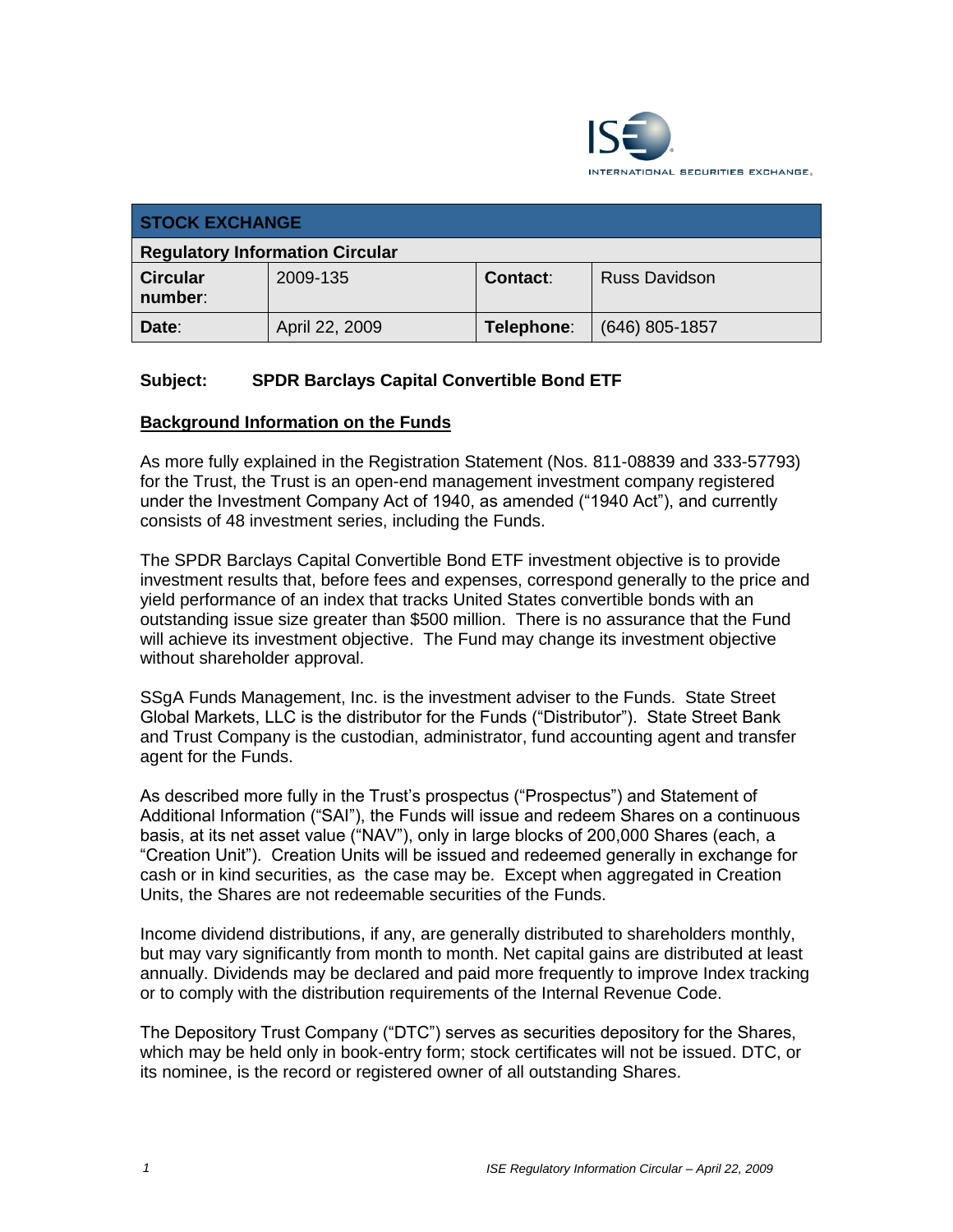The NAV per Share for the Funds will be determined each business day, normally at the close of regular trading (ordinarily, 4:00 p.m. Eastern Standard Time ("ET")) on the New York Stock Exchange. NAV is calculated by dividing the value of the net assets of a Fund (i.e., the total value of its assets less all liabilities) by the number of Shares outstanding, rounded to the nearest cent. NAV will be available from the Distributor and will also available to National Securities Clearing Corporation ("NSCC") participants through data made available from NSCC.

The Trusts registration statement describes the various fees and expenses for the Fund's Shares. For a more complete description of the Fund and the underlying index, visit [https://www.spdrs.com/.](https://www.spdrs.com/)

# **Principal Risks**

Interested persons are referred to the Prospectus for a description of risks associated with an investment in the Shares. These risks include the risk that a Fund's return may not match the return of its index for a number of reasons including the incursion by a Fund of operating expenses and costs not applicable to its index. In addition, as noted in the Prospectus, the Shares may trade at market prices that may differ from their NAV. The NAV of the Shares will fluctuate with changes in the market value of the Fund's holdings. The market prices of the Shares will fluctuate in accordance with changes in NAV as well as the supply and demand for the Shares.

# **Exchange Rules Applicable to Trading in the Shares**

The Shares are considered equity securities, thus rendering trading in the Shares subject to the Exchange's existing rules governing the trading of equity securities.

# **Trading Hours**

Trading in the Shares on ISE is on a UTP basis and is subject to ISE equity trading rules. The Shares will trade from 8:00 a.m. until 8:00 p.m. Eastern Time. Equity EAMs trading the Shares during the Extended Market Sessions are exposed to the risk of the lack of the calculation or dissemination of underlying index value or intraday indicative value ("IIV"). For certain derivative securities products, an updated underlying index value or IIV may not be calculated or publicly disseminated in the Extended Market hours. Since the underlying index value and IIV are not calculated or widely disseminated during Extended Market hours, an investor who is unable to calculate implied values for certain derivative securities products during Extended Market hours may be at a disadvantage to market professionals.

# **Trading Halts**

ISE will halt trading in the Shares of a Trust in accordance with ISE Rule 2101(a)(2)(iii). The grounds for a halt under this Rule include a halt by the primary market because it stops trading the Shares and/or a halt because dissemination of the IIV or applicable currency spot price has ceased, or a halt for other regulatory reasons. In addition, ISE will stop trading the Shares of a Trust if the primary market de-lists the Shares.

#### **Delivery of a Prospectus**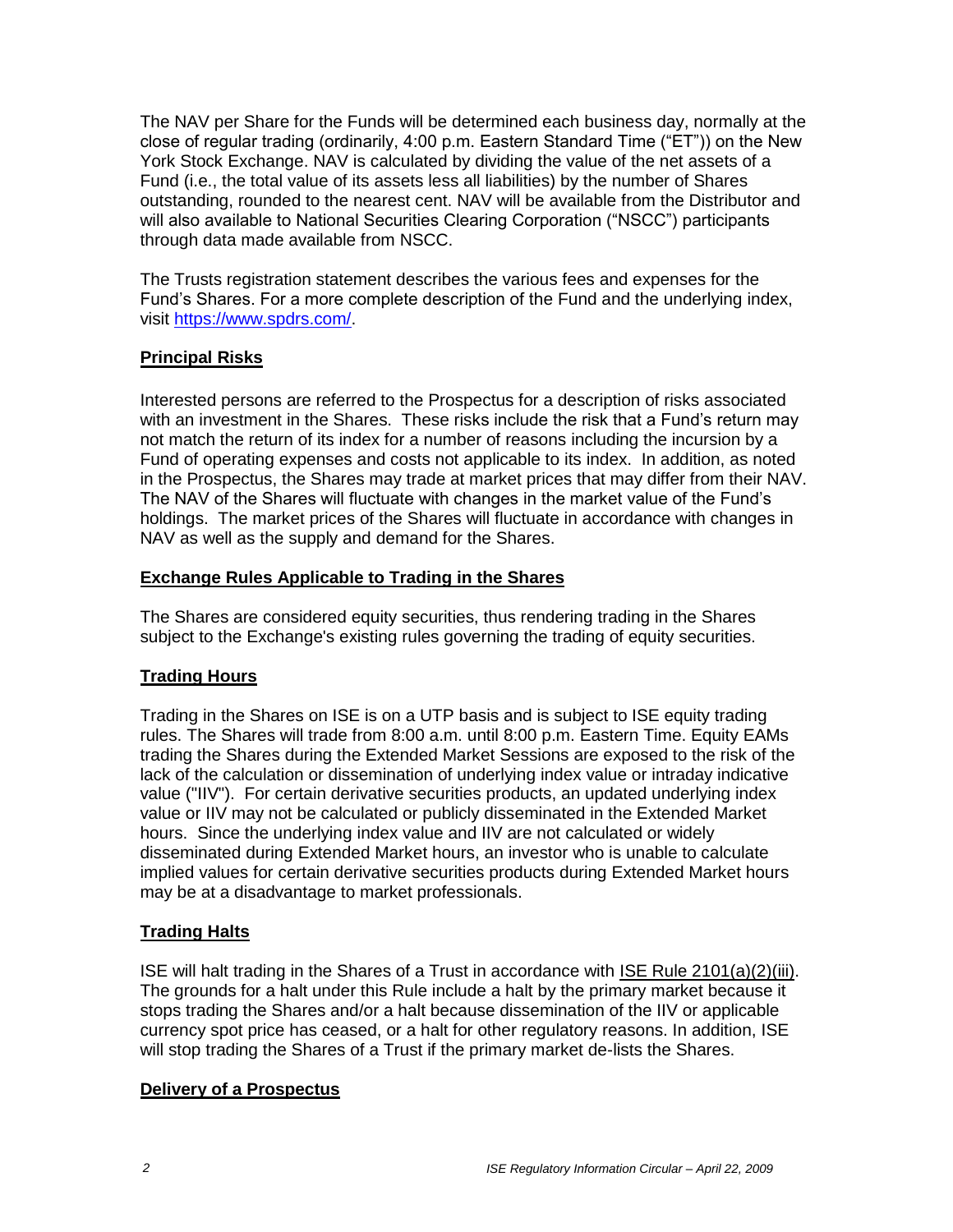Pursuant to federal securities laws, investors purchasing Shares must receive a prospectus prior to or concurrently with the confirmation of a transaction. Investors purchasing Shares directly from the Fund (by delivery of the Deposit Amount) must also receive a prospectus.

Prospectuses may be obtained through the Distributor or on the Fund's website. The Prospectus does not contain all of the information set forth in the registration statement (including the exhibits to the registration statement), parts of which have been omitted in accordance with the rules and regulations of the SEC. For further information about the Fund, please refer to the Trust's registration statement.

#### **Exemptive, Interpretive and No-Action Relief Under Federal Securities Regulations**

The Commission has issued letters dated April 9, 2007 ("2007 Letter" and together with the 2005 Letter, the "No-Action Letters") granting exemptive, interpretive and no-action relief from certain provisions of and rules under the Securities Exchange Act of 1934 for exchange-traded funds listed and traded on a registered national securities exchange that meet certain criteria. The Fund qualifies for the relief granted in the No-Action Letters, a description of which follows.

#### **Regulation M Exemptions**

Generally, Rules 101 and 102 of Regulation M prohibit any "distribution participant" and its "affiliated purchasers" from bidding for, purchasing, or attempting to induce any person to bid for or purchase any security which is the subject of a distribution until after the applicable restricted period, except as specifically permitted in Regulation M. The provisions of the Rules apply to underwriters, prospective underwriters, brokers, dealers, and other persons who have agreed to participate or are participating in a distribution of securities.

The Commission issued a No-Action Letter by which persons participating in a distribution of shares of a fund may engage in secondary market transactions in such shares during their participation in such a distribution, despite the requirements of from Rule 101 under Regulation M. In addition, the SEC has permitted persons who may be deemed to be participating in the distribution of shares of a fund (i) to purchase securities for the purpose of purchasing creation unit aggregations of fund shares and (ii) to tender securities for redemption in Creation Unit Aggregations. Further, the Commission has clarified that the tender of fund shares to the Fund for redemption does not constitute a bid for or purchase of any of the Funds' securities during the restricted period of Rule 101. The Commission has issued a No-Action Letter to paragraph (e) of Rule 102 under Regulation M which allow the redemption of fund shares in creation unit aggregations during the continuous offering of shares.

# **Customer Confirmations for Creation or Redemption of Fund Shares (SEC Rule 10b-10)**

Broker–dealers who handle purchases or redemptions of Fund shares in Creation Units for customers will be permitted to provide such customers with a statement of the number of Creation Unit Aggregations created or redeemed without providing a statement of the identity, number and price of shares of the individual securities tendered to the Fund for purposes of purchasing creation unit aggregations ("Deposit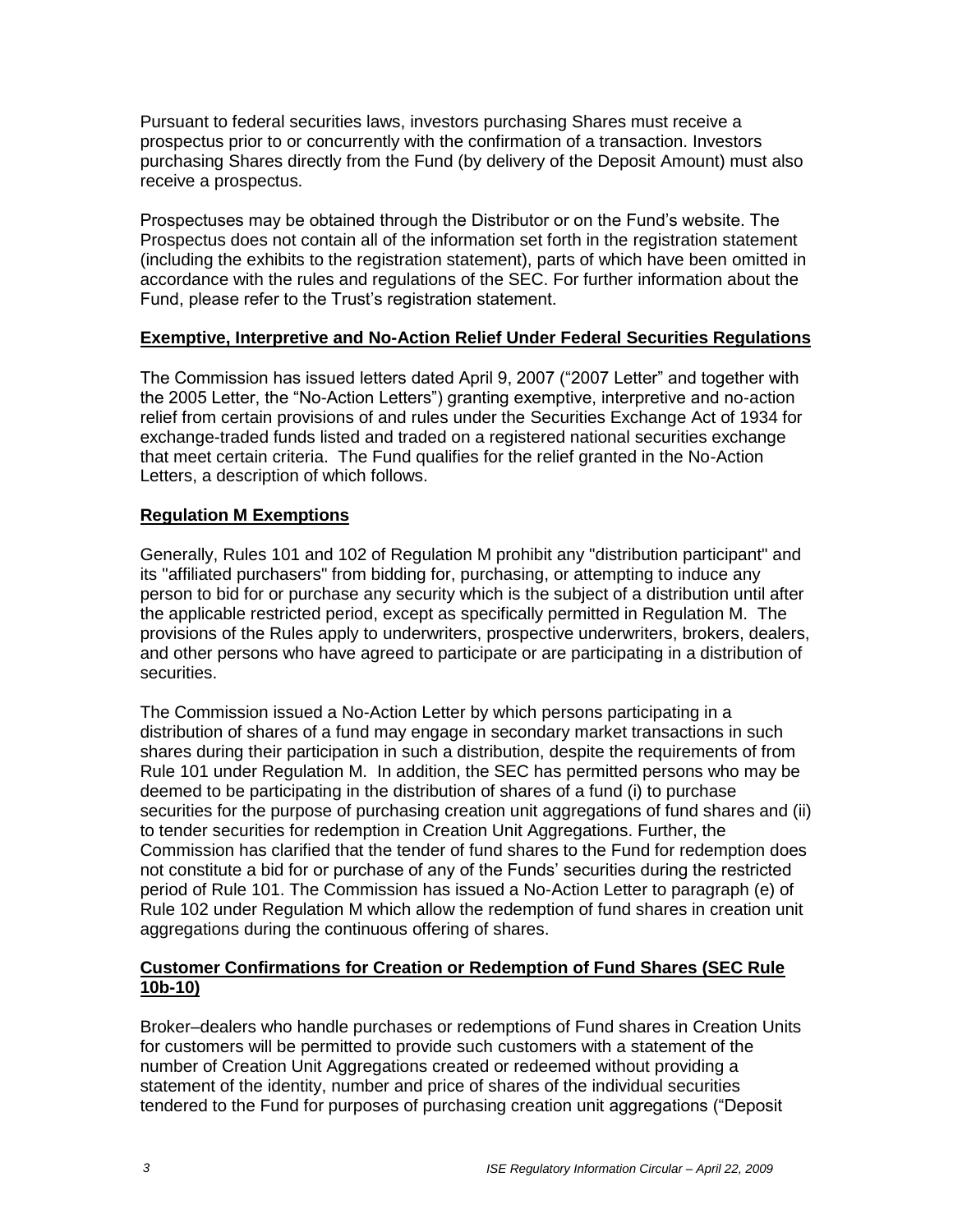Securities") or the identity, number and price of shares to be delivered by the Trust to the redeeming holder ("Redemption Securities"). The composition of the securities required to be tendered to the Fund for creation purposes and of the securities to be delivered on redemption will be disseminated each business day and will be applicable to requests for creations or redemption, as the case may be, on that day. This exemptive relief under Rule 10b-10 with respect to creations and redemptions is subject to the following conditions:

- 1) Confirmations to customers engaging in creations or redemptions must state that all information required by Rule 10b-10 will be provided upon request;
- 2) Any such request by a customer for information required by Rule 10b-10 will be filed in a timely manner, in accordance with Rule 10b-10(c);
- 3) Except for the identity, number and price of shares of the component securities of the Deposit Securities and Redemption Securities, as described above, confirmations to customers must disclose all other information required by Rule 10b-10(a).

# **SEC Rule 14e-5**

The Commission has permitted any person acting as a dealer-manager of a tender offer for a component security of fund (1) to redeem fund shares in creation unit aggregations from the issuer that may include a security subject to such tender offer and (2) to purchase fund shares during such tender offer. In addition, a No-Action has been issued under Rule 14e-5 states that if a broker- dealer acting as a dealer-manager of a tender offer for a security of the Fund purchases or arranges to purchase such securities in the secondary market for the purpose of tendering such securities to purchase one or more creation unit aggregations of shares, it must be made in conformance with the following:

- i. such bids or purchases are effected in the ordinary course of business, in connection with a basket of 20 or more securities in which any security that is the subject of a distribution, or any reference security, does not comprise more than 5% of the value of the basket purchased; or
- ii. purchases are effected as adjustments to such basket in the ordinary course of business as a result of a change in the composition of the underlying index; and
- iii. such bids or purchases are not effected for the purpose of facilitating such tender offer.

# **Section 11(d)(1); SEC Rules 11d1-1 and 11d1-2**

Section 11(d)(1) of the Act generally prohibits a person who is both a broker and a dealer from effecting any transaction in which the broker-dealer extends credit to a customer on any security which was part of a new issue in the distribution of which he participated as a member of a selling syndicate or group within thirty days prior to such transaction. The Commission has clarified that Section 11(d)(1) does not apply to broker-dealers that are not authorized participants (and, therefore, do not create creation unit aggregations) that engage in both proprietary and customer transactions in shares of a fund in the secondary market, and for broker-dealer authorized participants that engage in creations of creation unit aggregations. This relief is subject to specific conditions, including the condition that such broker-dealer (whether or not an authorized participant) does not, directly or indirectly, receive from the fund complex any payment, compensation or other economic incentive to promote or sell the shares of a fund to persons outside the fund complex, other than non-cash compensation permitted under NASD Rule 2830 (I)(5)(A), (B) or (C). See letter dated November 22, 2005 from Brian A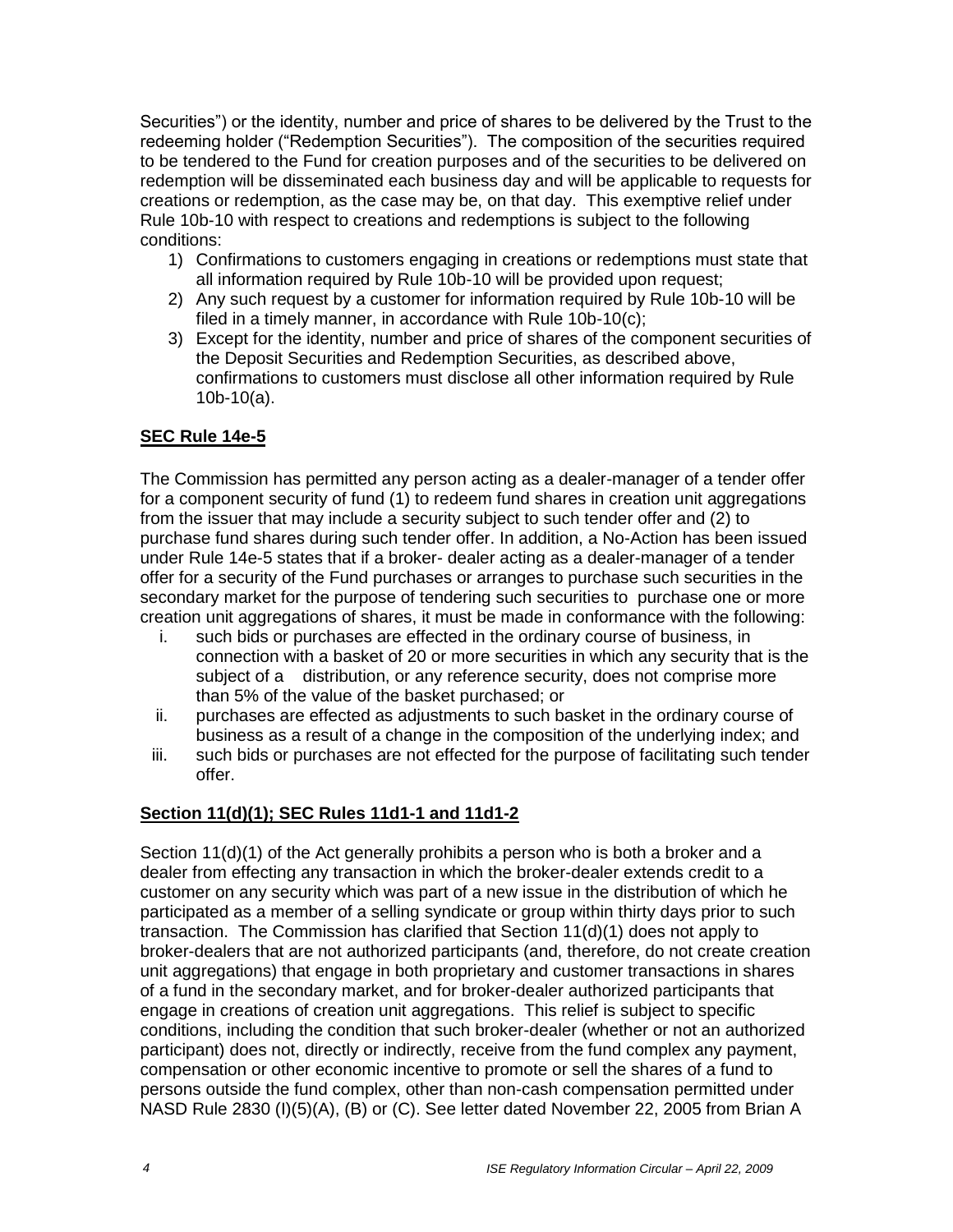Bussey, Assistant Chief Counsel, SEC Division of Market Regulation, to Barclays Global Investors, N.A., dated November 22, 2005. The Commission has issued a No-Action Letter under Section 11(d)(1) of the Act states that broker-dealers may treat shares of a fund, for purposes of Rule 11d1-2, as "securities issued by a registered open-end investment company as defined in the Investment Company Act" and thereby extend credit or maintain or arrange for the extension or maintenance of credit on shares that have been owned by the persons to whom credit is provided for more than 30 days, in reliance on the exemption contained in the rule.

#### **SEC Rule 15c1-5 and 15c1-6**

The Commission has issued a No-Action letter with respect to Rule 15c1-5 and Rule 15c1-6 as to the required disclosure of control by a broker or dealer with respect to creations and redemptions of fund shares and secondary market transactions therein.

**This Regulatory Information Circular is not a statutory Prospectus. Equity EAMs should consult the Trust's Registration Statement, SAI, Prospectus and the Fund's website for relevant information.**